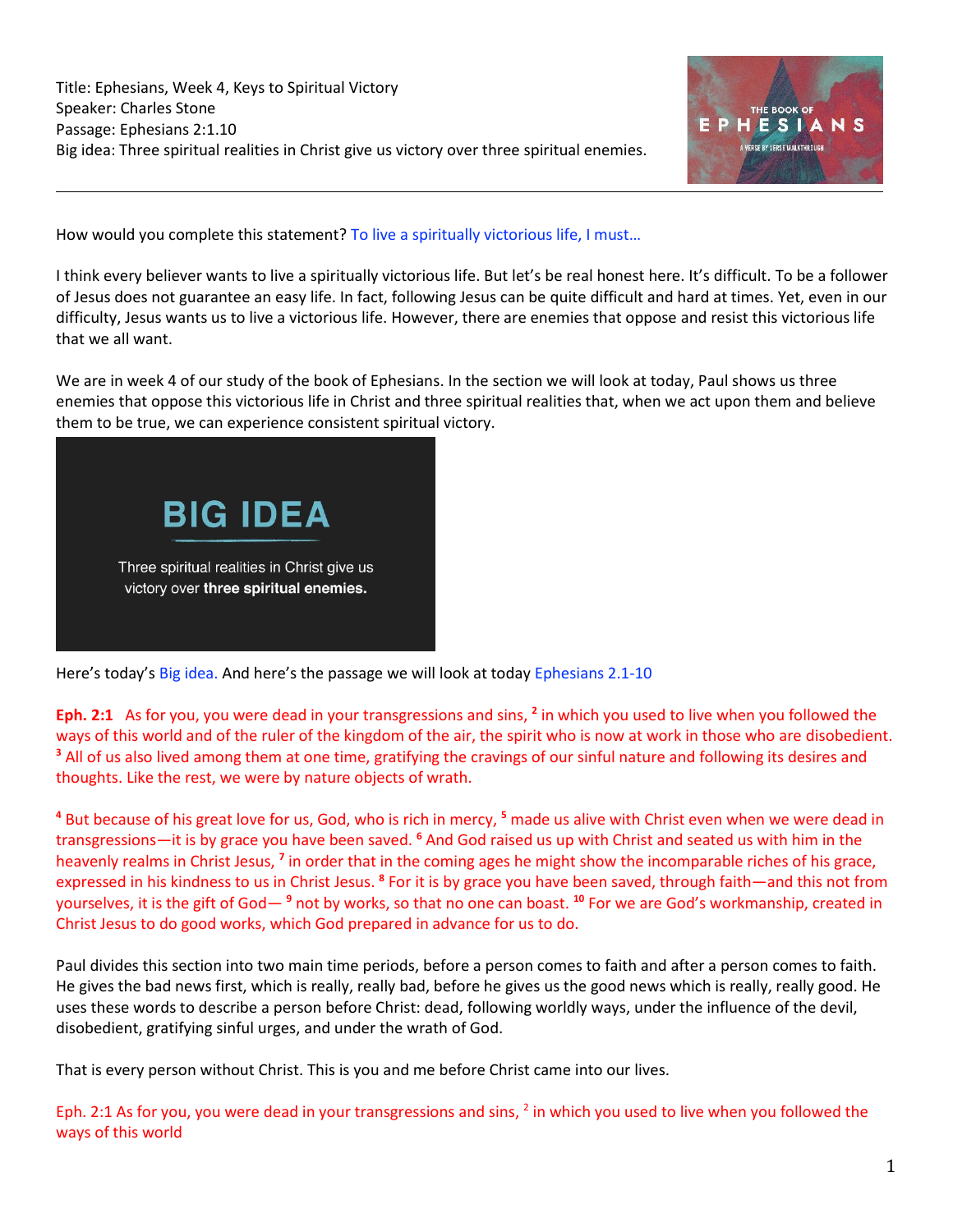This is not a figure of speech but an absolute statement. Every person apart from Christ is dead to God, dead spiritually. Spiritual dead people are blind to the reality, demands, and glory of Jesus. Thy don't love him. They are deaf to the Holy Spirit.

Transgressions and sins are similar words, with some nuance.

Transgression is a word for a slip or fall, taking the wrong fork in the road, or missing the goal, flagrantly deviating from moral principles.

A sin is an archer term for missing the mark. That mark is habitually missing what we ought to be and out to do.

So sin is not a collection of inadvertent mistakes but a conscious, willful, and deliberate deviation from God's ways, a life reflected in acts done against God's holiness and righteousness.

Sin is bad.

He gives us the first enemy to the victorious Christian life, the World

#### **followed the ways of this world**

This word is used 186 times in the Greek NT and almost always used with an evil connotation. The world represents any current social or ethical value system contrary to a biblical worldview, often outright hostile. We are living in that world today here in Canada as we see changes in legislation. We need to ask for wisdom for understanding the changes we see around us.

The world that we now live in is a world hostile to historical biblical beliefs on issues like sexuality and the importance of protecting life, whether in the womb or old age.

So, the world is the first enemy he lists, the world's systems and views contrary to God.

See if you can pick the next enemy.

**and of the ruler of the kingdom of the air, the spirit who is now at work in those who are disobedient.** The next enemy he lists is, the Devil

In that culture, almost every object of worship by the non-Jews was related to evil spirits and demonic gods. They saw the air as the region where malicious spirits dwelled and who were under satan's dominion.

Most Jewish people believed that Satan or the chief of the heavenly angels of the nations ran the whole world except for Israel. So, "Ruler of the Kingdom of the air" was a natural title for his dominion (IVP).

To be a ruler means a commander, captain, or chief.

Satan is real and leads a hoard of fallen angels the bible calls demons who oppose you in every way possible and seek to cause havoc in the world. One scholar called satan the unholy spirit who constantly tries to rival the Holy Spirit.

So, to be without Christ means living according to the world's values and being under the influence and control of the evil one. That's not to say that a person without Christ is a bad, wicked, horrible, demon possessed person. They still are made in God's image and are good citizens and good workers and good friends. But spiritually, this is how Paul describes a person without Christ, how you and I were before coming to Christ: dead to God, alive to the values of the world, and under the influence of the evil one.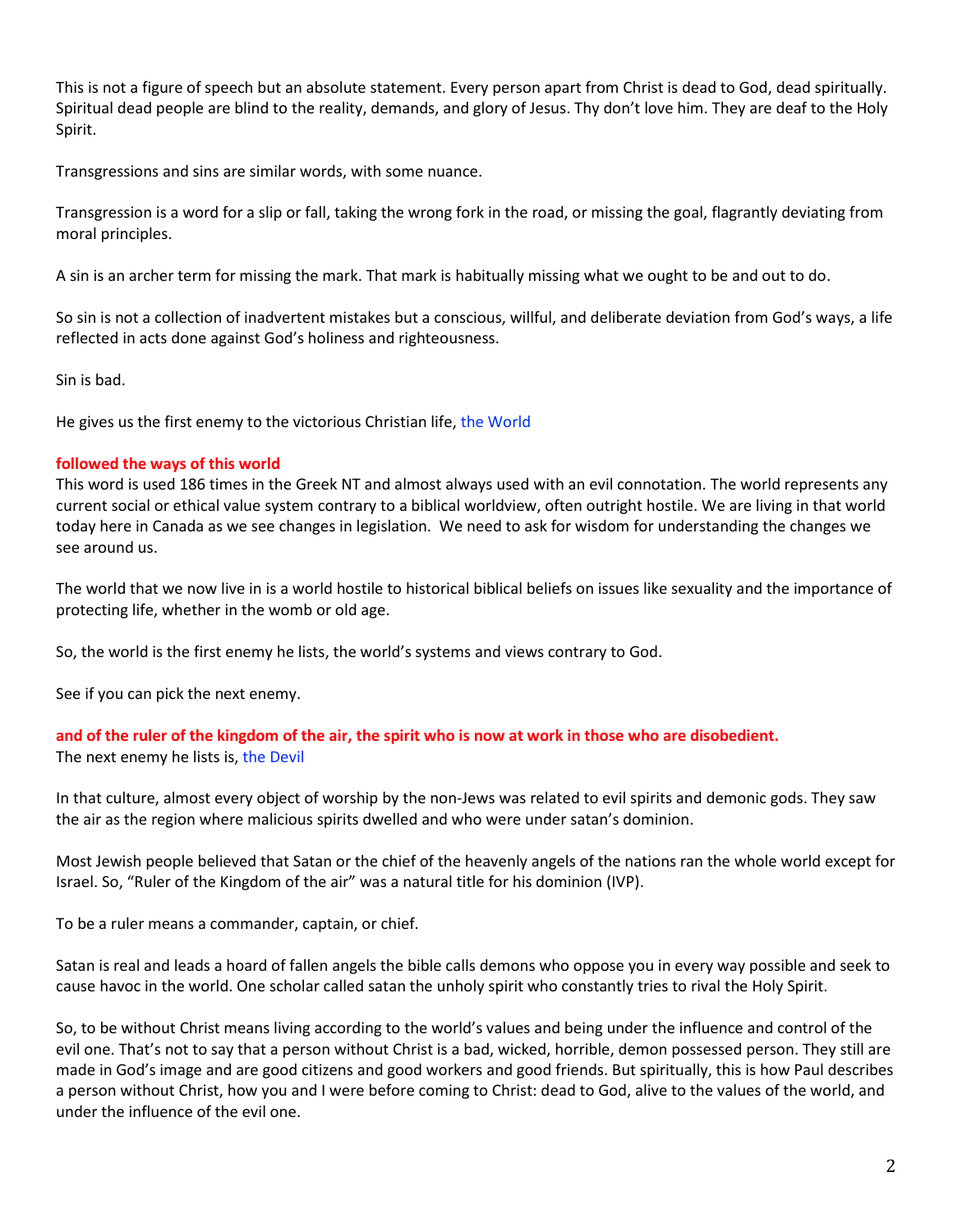So, he's given two enemies thus far: the world and the devil, and now he gives the third.

## **<sup>3</sup> All of us also lived among them at one time, gratifying the cravings of our sinful nature and following its desires and thoughts.**

The term is also the flesh and does not refer to our physical body, but our general inclination, our moral dynamics, our entire being oriented away from God and toward self. It's the inclination toward that which is contrary and in opposition to God. Our former self, before Christ, was dominated by this fallen nature.

We are born with a sinful nature. New birth, however, changes our overall inclination from consistently yielding to that nature to now consistently yielding to the Holy Spirit. Now, when we are staying close to the Lord, we don't habitually give in to sinful desires. We still have the influence of the flesh after we come to Christ, we still stumble at times, but we are not under its control because we have been made new in Christ.

I like this definition of the flesh by a biblical scholar.

*The flesh (sinful nature) is anything in us which gives sin its chance; it is human nature without God. To live according to the dictates of the flesh is simply to live in such a way that our lower nature, the worse part of us, dominates our lives.<sup>1</sup> (William Barclay)*

Without Christ we are at the mercy of self and its desires. With not only want to do them we do them.

### **Like the rest, we were by nature objects of wrath.**

Because we are all born with a sinful nature, we are all tainted through and through by sin. **Totally depravity** is the theological term for this. Total depravity does not mean that we can't do morally good things or be good parents and employees and employers without Christ. It does mean, however, that a person without Christ will spend eternity apart from God in a real place called hell. At our very root, we are born sinful. Every part of us has been tainted by sin.

We all deserve eternal punishment. We don't deserve salvation. But he's about to give the good news of grace, that God willingly out of his love made a way for us to deal with sin and its effects through that grace. Jesus, His son, came to die on a cross for our sins and rose from the dead.

So, these three verses describe these three enemies.



1. World: before Christ we did what everybody else did (ways of the world)

2. Flesh (sinful nature): and we liked it (gratify our cravings and desires).

3. Devil: before Christ we did what the evil one wanted us to do (followed the ways of the kingdom of the air).

And sometimes Christians will let these enemies defeat them even though they are in Christ.

Take, for example, the little girl who was disciplined by her mother for kicking her brother in the shins and then pulling his hair. "Sally," said her mother, "why did you let the Devil make you kick your little brother and pull his hair?" To which she answered, "The Devil made me kick him, but pulling his hair was my idea!"<sup>2</sup>

That's the bad news. But one word turns the whole conversation around to the good news, the word b-u-t. So, the feel goes from like being in the hottest place in the US, Death Valley, to going to the Muskokas in spring, quite a contrast.

<sup>1</sup> Barclay, W. (2002). *[The Letters to the Galatians and Ephesians](https://ref.ly/logosres/ndsb69gal?ref=Bible.Eph2.1-3&off=12392&ctx=+have+been+avoided.+~The+flesh+is+anythin)* (p. 116). Westminster John Knox Press. <sup>2</sup> Hughes, R. K. (1990). *[Ephesians: the mystery of the body of Christ](https://ref.ly/logosres/prwdeph?ref=Bible.Eph2.1&off=5624&ctx=ed+from+within+too.+~Take%2c+for+example%2c+t)* (p. 67). Crossway Books.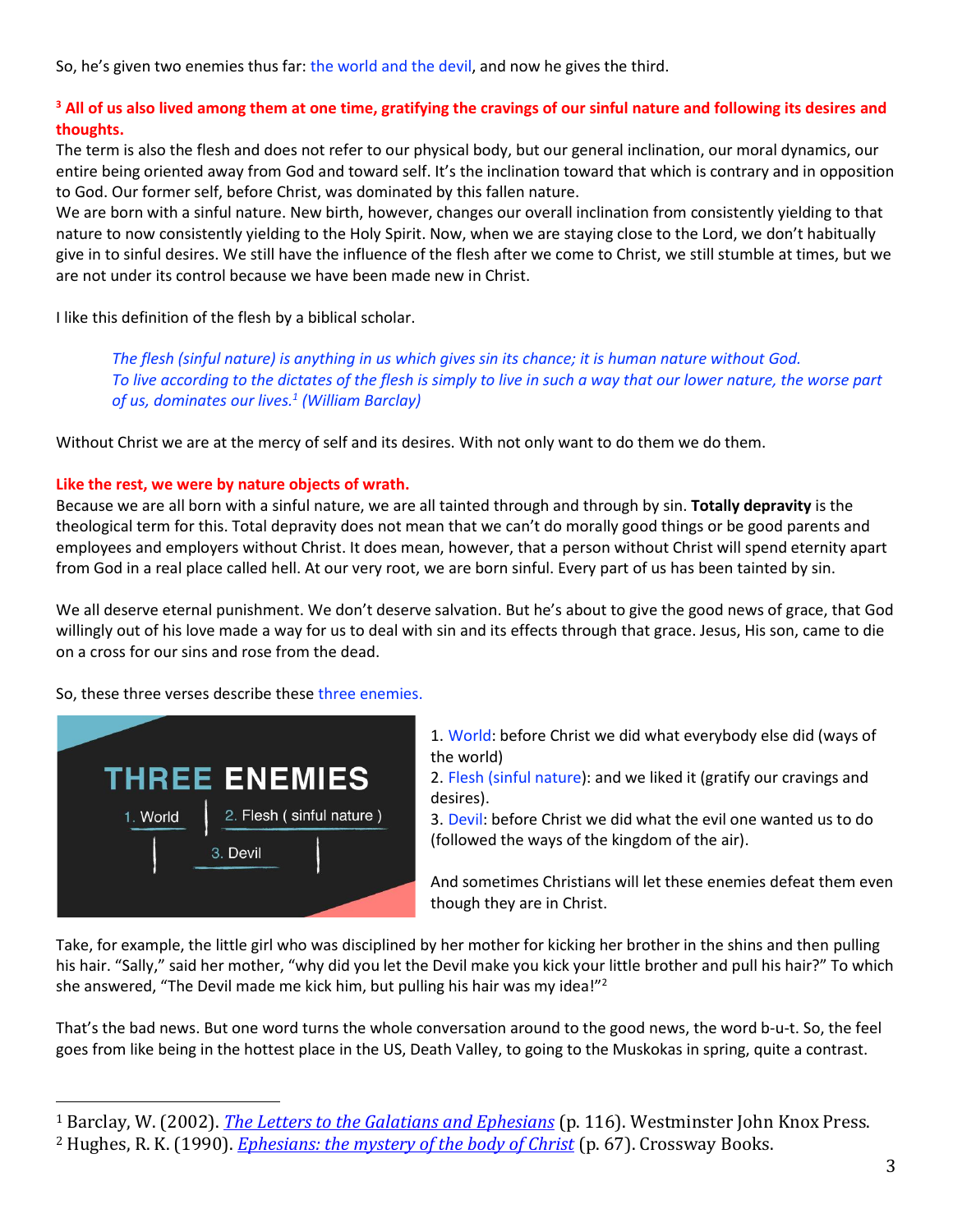# **<sup>4</sup> But because of his great love for us, God, who is rich in mercy, <sup>5</sup> made us alive with Christ even when we were dead in transgressions—it is by grace you have been saved.**

This verse is packed with incredible qualities of God.

We see his love; this kind of love seeks the highest good for the one loved

We see his mercy which is an emotional concern for those who experienced calamity. God has shown compassion on us who without Christ will suffer the calamity, the devastating results of sin. Don't people who are most compassionate understand pain best because they have experienced it? God has experienced the pain of His son's death because of our sin. So, he deeply understands what sin will do to us if left unforgiven and unchecked.

So, He provided a way to deal with this by extended great love, providing rich mercy, lavishing us with his grace in verse 8, all this seen through his offer of salvation. What does salvation mean?

To be saved is to be rescued from the penalty, power and presence of sin.



**<sup>6</sup> And God raised us up with Christ and seated us with him in the heavenly realms in Christ Jesus,**  This being seated with Christ in heaven is a bit challenging to wrap our minds around. So let me try.

We kinda' live in two worlds, this earthly world and the spiritual world (heavenly realms). A believer now experiences the power of this life in Christ while still in this earthly world and in our earthly bodies, our earth suits.

Paul is writing from the backdrop of a Jewish belief that the righteous would be enthroned in the world to come. So, to be in Christ means that we have begun to experience the life of the coming age, now, in advance of that coming age.

So seated with him would imply that from this new position in Christ and with Christ, we have every spiritual benefit and thus a spiritual, heavenly power to overcome the world, the flesh, and the devil, and ultimately death because we are, in a sense, being enthroned over these evil powers. We need not fear these spiritual enemies. Our union with Christ gives us this position and privilege.

So, this living in two worlds is like an already, but not yet.

We already have been placed in Christ, yet we do not yet fully participate in his glory and the things to come because we still live in this world. We are both in the fray and above the fray.

This is a set up for what follows in these next verses to make us receptive to what he is about to say. In other words, since God has done all this for you, you should respond in this way.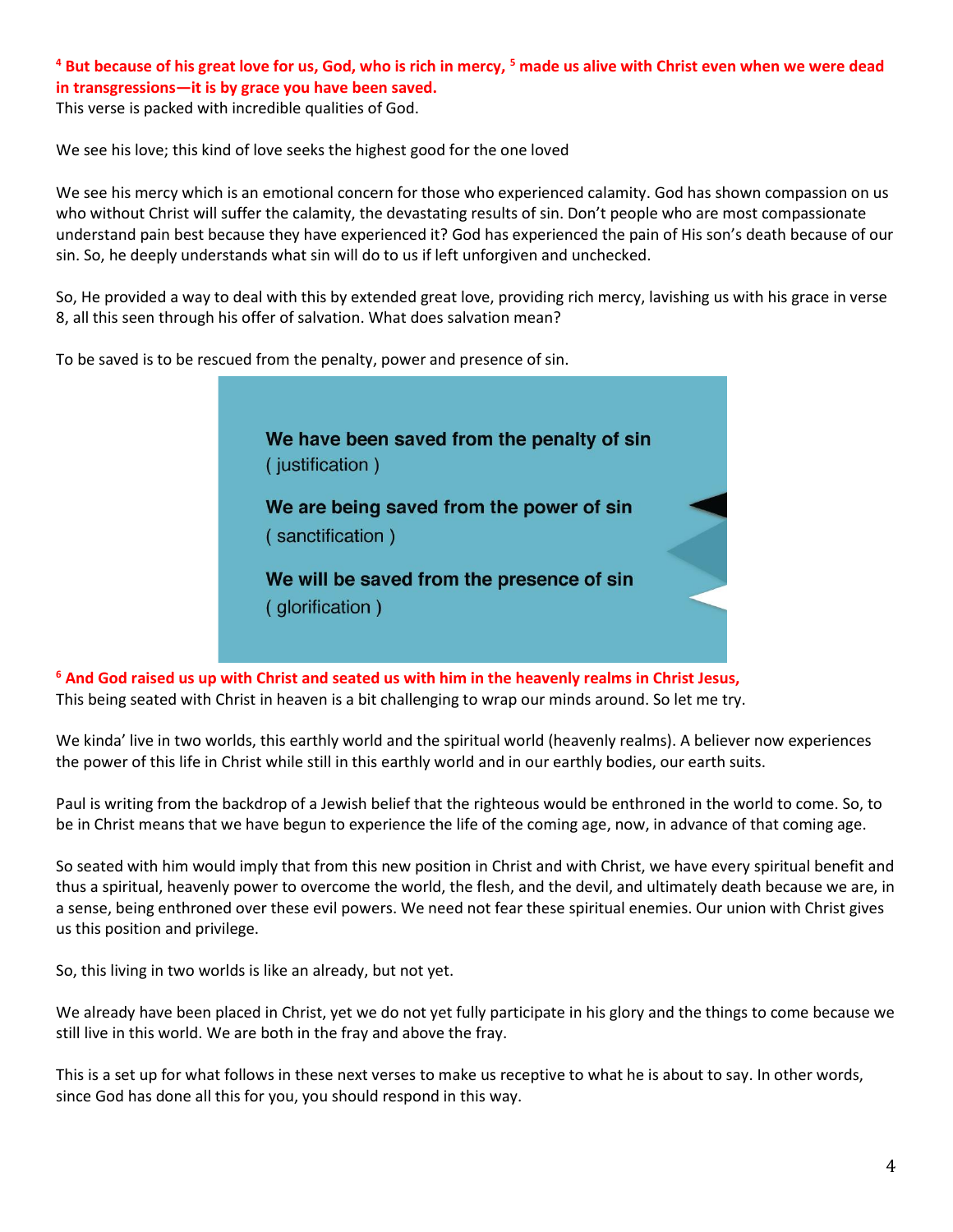### **8 For it is by grace you have been saved, through faith—and this not from yourselves, it is the gift of God— <sup>9</sup> not by works, so that no one can boast.**

He explains salvation in this short, pithy verse. Salvation is all God's grace without human effort. It is a gift that we simply receive by faith. Faith is a trustful response to God's offer of grace and a trustful reliance on Christ for salvation that itself is evoked by the Holy Spirit. Faith is not our contribution to salvation. Faith is simply our trustful belief, our trustful response to God's grace.

It's like me sitting in this chair. I sit in it. It is not my effort that is holding me up. I don't work to hold myself up. I simply sit and trust that this chair will support me. The chair is reliable, so I trust it.

That illustrates faith, simply trusting in the one who is trustworthy. And because it is all God, we can't boast.

Then he goes the final step to rule out any semblance of human self-effort when he says not by works.

**GRACE** is a gift. It is the unmerited favor of God. I've liked this acrostic I learned years ago.



As a response to our gracious God, Paul shows what we do in response to God's grace.

### **<sup>10</sup> For we are God's workmanship, created in Christ Jesus to do good works, which God prepared in advance for us to do.**

### We were saved to serve.

God's goal of creating us new in Christ is for good works. We don't do good works to achieve God's workmanship, but God's workmanship (being created new in Christ) should result in good works. We don't do good works to curry favor with God. We don't just sit around and revel in God's salvation. We do that, but more, we do good works out of deep love and gratefulness for salvation. This is the outcome of salvation, to produce good works that attest to its reality. We show our faith by our works.

It is inevitable that love will lead to works. If we love God, we will want to serve him and do good works. Something is radically wrong if salvation does not produce good actions.

Good works are those that benefit God, ourselves, and those around us. We do good works so that we may show God's goodness and point people to Him.

*James 2: 14 What good is it, my brothers, if a man claims to have faith but has no deeds? Can such faith save him? <sup>15</sup> Suppose a brother or sister is without clothes and daily food. <sup>16</sup> If one of you says to him, "Go, I wish you well; keep warm and well fed," but does nothing about his physical needs, what good is it? <sup>17</sup> In the same way, faith by itself, if it is not accompanied by action, is dead.*